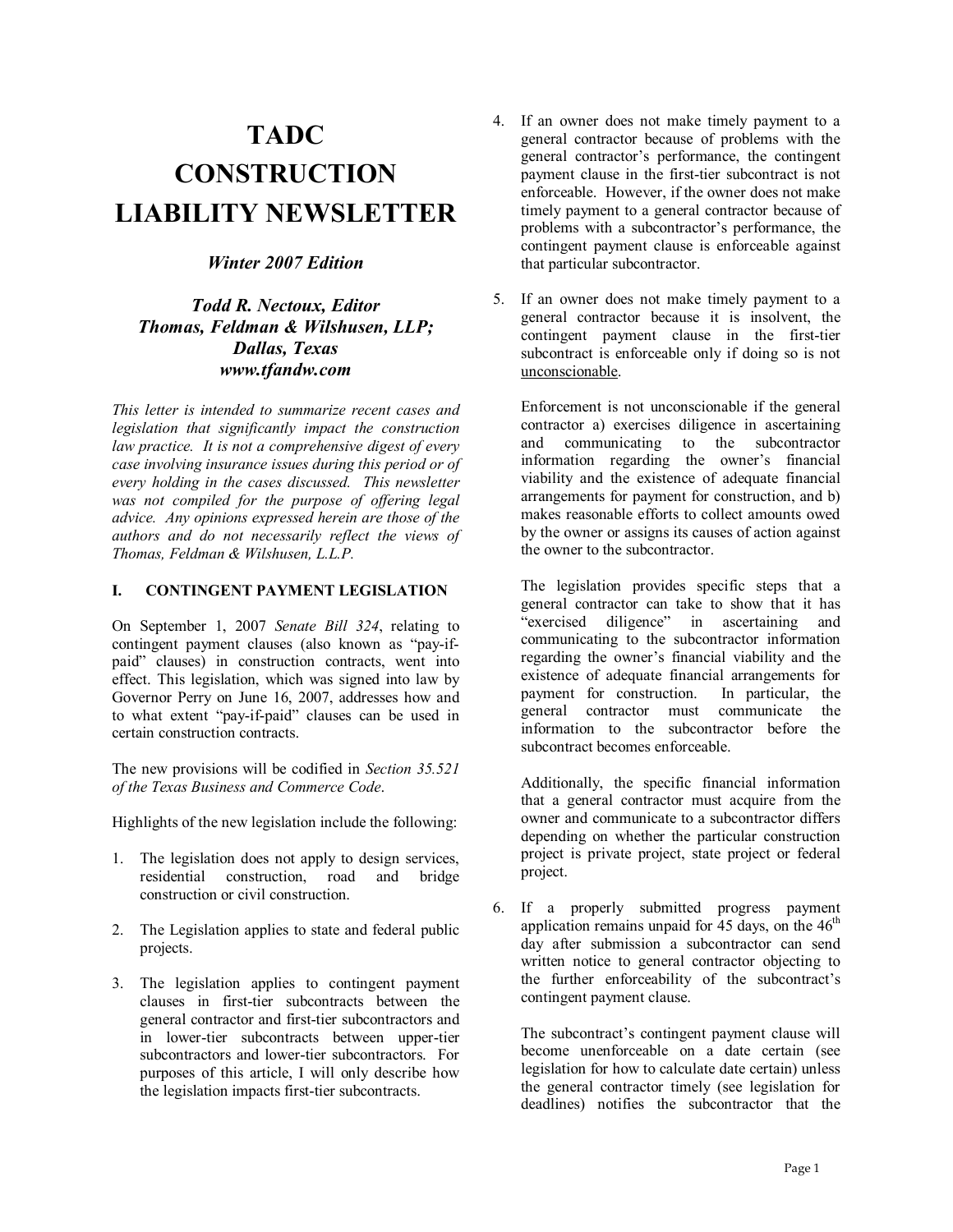owner's nonpayment is due to problems with the subcontractor's performance.

On a public project, a subcontractor's notice objecting to further enforceability will render a contingent payment clause unenforceable, if the owner successfully asserts a sovereign immunity defense and the general contractor has exhausted all rights and remedies in its contract with the owner.

- 7. The limitations of contingent payment clauses created by this legislation cannot be waived by contract.
- 8. Owners cannot demand that general contractors omit contingent payment clauses from subcontracts.

## **II. SOVEREIGN IMMUNITY**

## **A.** "Sue and be sued" and "plead and **implead**" are not waivers of a **municipalityís sovereign immunity.**

*Tooke v. City of Mexia, 197 S.W.3d 325 (Tex. 2006).* 

The Tooke Plaintiffs, who contracted to provide curbcleaning services, sued the City of Mexia for breach of contract. In response, Mexia asserted that it was not liable because it possessed sovereign immunity from suit for breach of contract. The Tooke Plaintiffs challenged the assertion of sovereign immunity by arguing, among other reasons, that Mexia's sovereign immunity from suit had been waived by the "plead and be impleaded" language in section 51.075 of the Texas Local Government Code (applying to home-rule cities, and similar language is found in numerous other Texas enabling statutes and municipal charters). The trial court rendered a judgment in favor of the Tooke Plaintiffs, and Mexia appealed. The appellate court reversed the trial court holding that Mexia had not waived its sovereign immunity. The Tookes appealed to the Texas Supreme Court.

In *Tooke*, the Texas Supreme Court held that the "plead" and implead "language was not a clear and unambiguous waiver of Mexia's (and thus other Texas municipalities<sup>'</sup>) sovereign immunity from suit. Additionally, the Texas Supreme Court expressly overruled *Missouri-Pacific Railroad Co. v. Brownsville Navigation District, 453 S.W.2d 812 (Tex. 1970)*, which without analysis held that the "sue and be sued" language in a state statute creating a state agency was an unambiguous waiver of sovereign immunity.

However, the Court also recognized that while the *Tooke* matter was pending, the Texas Legislature had passed *House Bill 2039*, which specifically waived a municipality's sovereign immunity defense in certain breach of contract matters (This legislation is codified in *Tex. Loc. Govít. Code 271.151, et seq. (Vernon 2000)*. The Texas Legislature made *House Bill 2039*  retroactive so that it potentially applied to the contract at issue in *Tooke*.

Ultimately, the new legislation did not help the Tooke Plaintiffs; the Texas Supreme Court did utilize House Bill 2039 in several other pending breach of contract cases to allow contractors the opportunity to further litigate whether the particular municipality had indeed waived its sovereign immunity to suit. *See Satterfield Pontikes Construction, Co. v. Irving Indep. Sch. Dist, 123 S.W. 3d 63 (Tex. App. – Dallas 2003, rev'd by 197 S.W.3d 390 (Tex. 2007).* 

#### **B.** Texas Legislature waives municipality's **sovereign immunity from breach of contract claims.**

*Tex. Loc. Govít. Code 271.151, et seq. (Vernon 2000).* 

Section 271.152 states

A local governmental entity that is authorized by statute or the constitution to enter into a contract and that enters into a contract subject to this subchapter waives sovereign immunity to suit for the purpose of adjudicating a claim for breach of the contract, subject to the terms and conditions of this subchapter.

The legislature limited the types of claims and damages that are recoverable under the new legislation. Specifically, consequential damages, exemplary damages and damages for unabsorbed home office overhead cannot be recovered. Also, reasonable and necessary attorney's fees are not recoverable by a prevailing party unless a governmental entity has agreed as such in a written agreement.

#### **C.** Texas Legislature's waiver of a **municipalityís sovereign immunity does not apply to quantum meruit claims.**

*City of Houston v. Swinerton, NO. 01-06-00870-CV, 2007 Tex. App. LEXIS 4835 (Tex. App. – Houston*  $[I^{st}]$ *June 21, 2007, no pet. h.).* 

Swinerton Builders, Inc., a general contractor, entered into a contract with the City of Houston to perform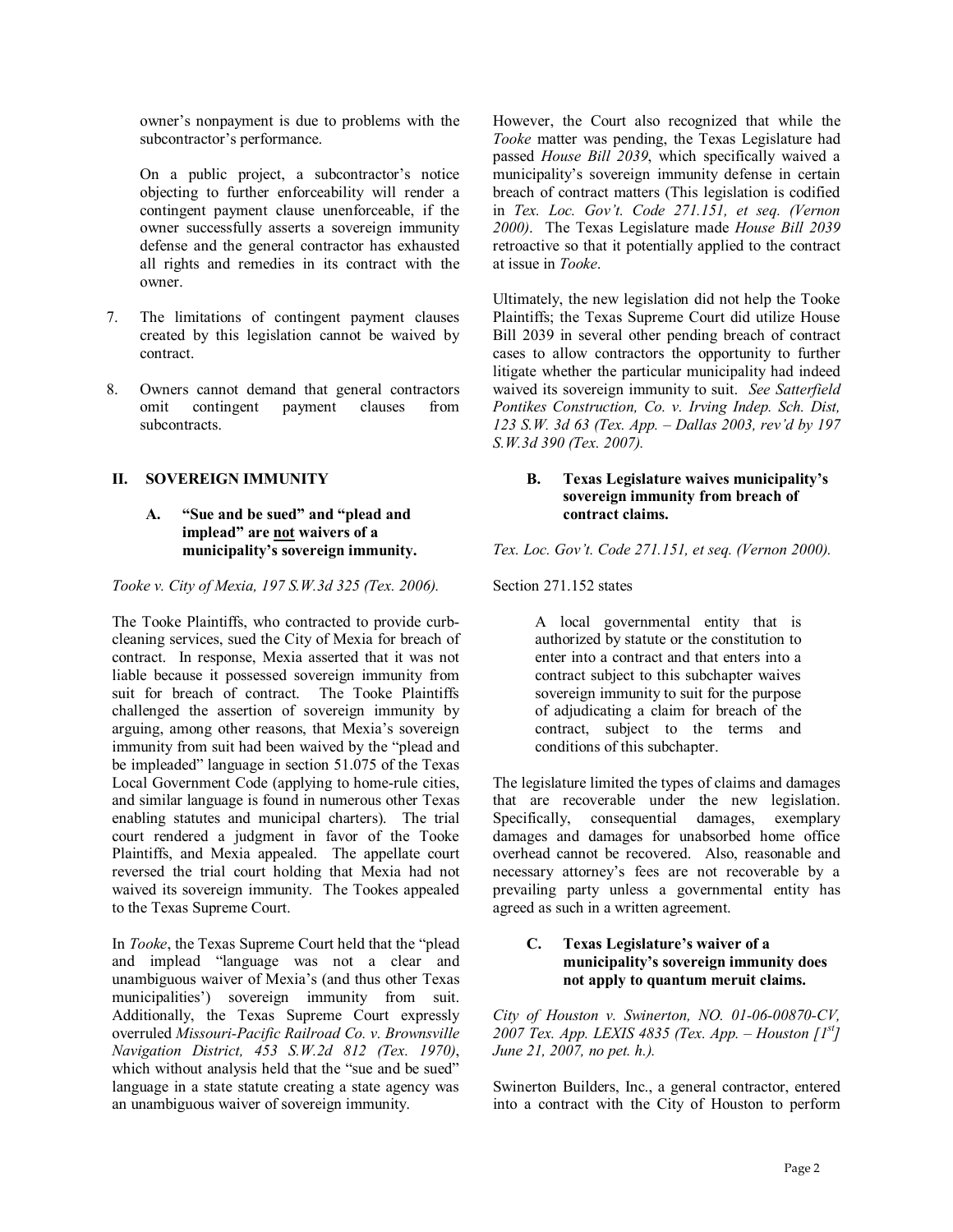construction on the George R. Brown Convention Center. Swinerton incurred more expenses than originally anticipated on the project. Consequently, Swinerton sued the City of Houston for, among other causes, breach of contract and quantum meruit. In response to the quantum meruit claim Houston asserted sovereign immunity. Swinerton argued that *Section*  271.152 waived the City's sovereign immunity from quantum meruit claims.

The Houston Court of Appeals  $[1<sup>st</sup> Dist.]$  held that pursuant to the specific language in *Section 271.152*  $i$ adjudicating claims for breach of contract") the waiver of sovereign immunity applies only to breach of contract claims, and not to quantum meruit claims. In further support of its ruling that immunity was expressly limited to only breach of contract claims, the court noted that the Texas Legislature chose not to describe the limited waiver as applying to claims "arising under a written contract".

#### **D.** A governmental entity's claim for **affirmative relief waives sovereign immunity for counterclaims seeking an offset.**

*State of Texas v. Fidelity and Deposit Company of Maryland, 223 S.W.3d 309 (Tex. 2007).* 

A general contractor on a Texas Department of Transportation ("TxDOT") non-roadway building project defaulted on its contract. The general contractor's surety took over and completed the project. After the project was completed, a payment dispute between TxDOT and the surety arose. Before the surety was able to pursue its payment claim within TxDOT's administrative dispute resolution system, TxDOT filed suit against the surety and the defaulted contractor alleging that as a result of the surety's failure to perform under its performance bond TxDOT suffered economic damages. In response, the surety filed a counterclaim alleging that TxDOT, not the defaulted contractor, breached the contract. Thereafter, TxDOT filed a plea to the jurisdiction asserting, among other things, that sovereign immunity protected it from the counterclaim.

The Supreme Court of Texas, relying on *Reata Construction Corp. v. City of Dallas, 197 S.W.3d 371 (Tex. 2006)*, held that TxDOT by seeking affirmative relief from the court waived its sovereign immunity to counterclaims that were "sufficiently related" to its claim for affirmative relief. Note, that the waiver of sovereign immunity is limited to only an amount of damages necessary to offset the governmental entity's claim for affirmative relief. Amounts of a counterclaim that exceed the amount necessary to fully setoff a governmental entity's damages are not recoverable, because the governmental entity is still protected by sovereign immunity for those excess damages. *See City of Irving v. Inform Construction, Inc. 201 S.W.3d 693 (Tex. 2006).* 

# **III. Jury Trial**

#### **A. Contractual waiver of right to jury trial must be knowing and voluntary.**

*Mikeyís Houses, LLC v. Bank of America, NO. 2-05- 397-CV, 2007 Tex. App. LEXIS 3471 (Tex. App. – Ft. Worth May 3, 2007, no pet. h.).* 

Mikey's Houses, a company that buys, renovates and sells foreclosures, contracted to purchase a foreclosed home from Bank of America ("BOA"). After both parties had executed the purchase contract, BOA required Mikey's Houses to sign an addendum that contained a jury waiver clause. A dispute arose when Mikey's Houses realized that BOA did not own title to the house, but only owned a portion of the land on which the house sat. Mikey's Houses brought suit against BOA, and BOA moved to enforce the jury waiver clause. The trial court granted BOA's motion.

Mikey's Houses appealed the ruling. The Fort Worth Court of Appeals reversed the trial court's ruling by holding that BOA failed to produce prima facie evidence that Mikey's Houses knowingly, voluntarily, and intelligently with sufficient awareness of the relevant circumstances and likely consequences agreed to waive its constitutional right to trial by jury.

The appeals court began its analysis by establishing that there is a presumption against waiver of the constitutional right to a jury trial. The court also stated that the pleading and proof burdens applicable to arbitration clauses do not apply to jury waiver clauses. (An arbitration clause constitutes an agreement to avoid the judicial process altogether, while a jury waiver clause constitutes an agreement to limit one's rights following the invocation of the judicial process.)

Next, the court explained how the presumption against waiver of the constitutional right to a jury trial can be rebutted. To rebut the presumption, the party attempting to enforce a contractual jury waiver must show that the other party knowingly and voluntarily waived its right to a jury trial. When analyzing whether a party has knowingly and voluntarily agreed to a jury trial waiver, the court considers the following factors: 1) The parties experience in negotiating the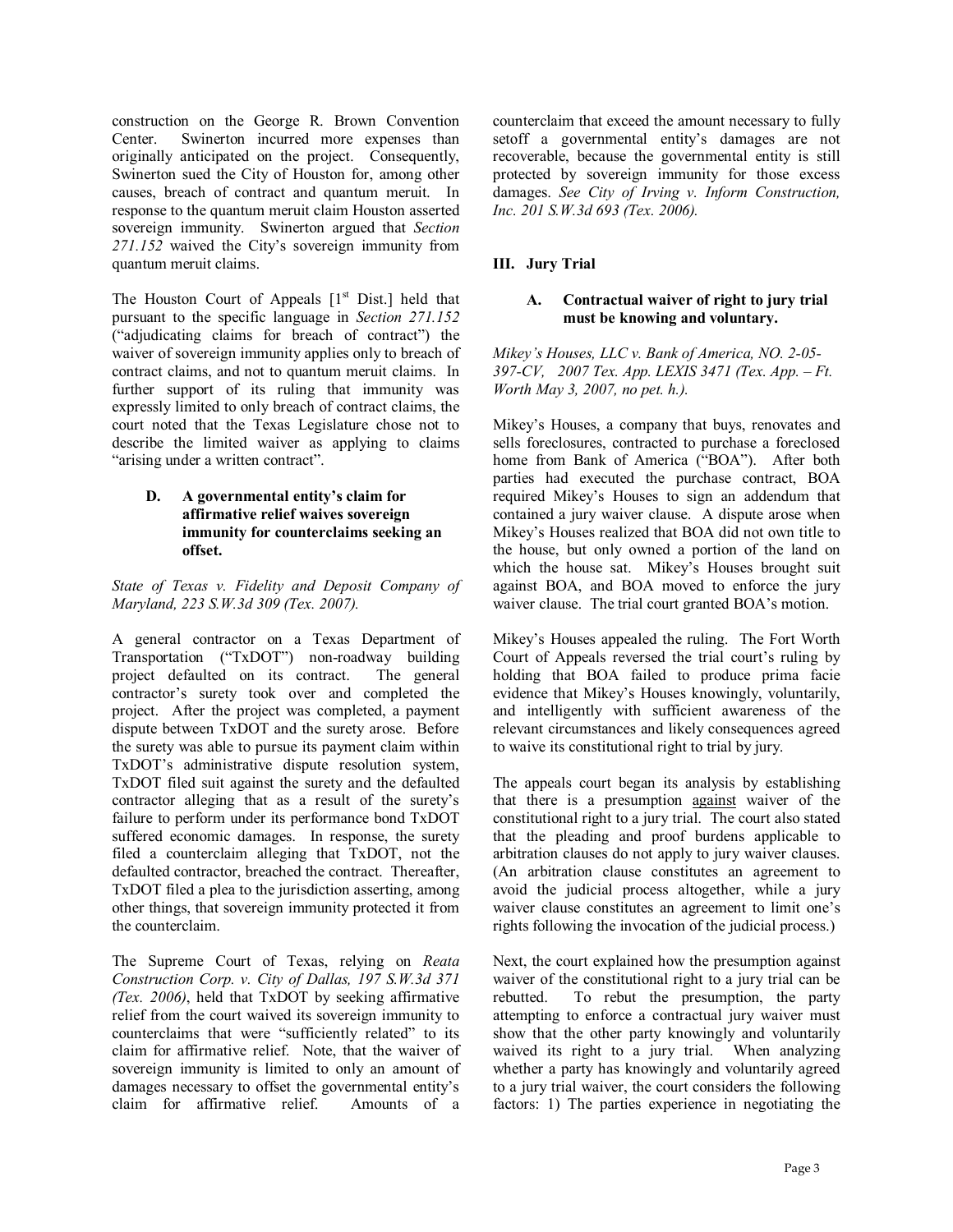particular type of contract signed, 2) Whether the parties were represented by counsel, 3) Whether the waiving party's counsel had an opportunity to examine the agreement, 4) The parties' negotiations concerning the entire agreement,  $5$ ) The parties' negotiations concerning the waiver provision, if any, 6) The conspicuousness of the provision, and 7) The relative bargaining power of the parties.

Here, BOA failed to rebut the presumption against waiver of the constitutional right to a jury trial, because it did not produce evidence showing that Mikey's Houses knowingly, voluntarily and intelligently with sufficient awareness of the relevant circumstances and likely consequences agreed to waive its constitutional right to trial by jury. The evidence presented at the trial court did not address several of the factors (such as whether any aspect of the contract or addendum was negotiated), but did show that Mikey's Houses was not represented by counsel, the jury waiver was not conspicuous and the relative bargaining power was not equal.

## **IV. Alter Ego**

#### **A. Principal of a construction company can be personally liable for companyís judgment debt.**

*Vanounou v. Cantu, No. 13-05-00453-CV, 2007 Tex.*  App. LEXIS 7168 (Tex. App. - Corpus Christi Aug. 28, *2007, no pet. h.).* 

A buyer filed suit against Mega Custom Homes, Inc. and Gabriel Vanounou, the sole shareholder of Mega Custom Homes, Inc. ("Mega Homes"), for construction defects to a town home on South Padre Island that it purchased from Mega Homes. Mega Homes, and Vanounou, individually under an alter ego theory, were found to be liable for the construction defects.

Vanounou appealed the alter ego verdict. However, the alter ego verdict was affirmed, because the evidence showed that there was such unity between Mega Homes and Vanounou that appropriate separateness did not exist, and thus it would be unjust to only hold Mega Homes liable.

Mega Homes was found to be the alter ego of Vanounou because: 1) Vanounou owned and controlled Mega Homes, 2) Vanounou exclusively made all the decisions regarding Mega Homes vision, 3) Vanounou, individually, purchased the property on which the town homes were built and transferred ownership to Mega Homes, 4) Mega Homes did not have a separate

checking account, 5) Mega Homes did not employ anyone other than Vanounou, 6) Mega Homes had no work other than the construction of three town homes on South Padre Island, 7) Mega Homes received its mail at Vanounou's main office, 8) The construction agreement that Vanounou had with his general contractor stated that Vanounou would supply the specifications, materials and subcontractors and 9) Vanounou paid Mega Homes \$150,000 for one town home, while charging \$195,000 and \$206,000 for the other two town homes.

Construction industry participants including developers, owners and small contractors need to exercise caution when considering how to keep their business affairs distinct from their personal affairs and determining to what extent they should implement corporate formalities in their business affairs.

# **V. Civil Procedure**

#### **A. When quasi-admissions can be treated as judicial admissions.**

*Hickman v. Dudensing, No. 01-06-00458-CV, Tex. App. LEXIS 4053 (Tex. App. – Houston*  $\lceil I^{st} \rceil$  *May 24, 2007, pet. filed).* 

In *Hickman,* an owner filed suit against a remodel contractor for breach of contract and violation of the Deceptive Trade Practices Act ("DTPA") alleging that the remodeling work to buildings originally constructed in 1890, was not done in a good and workmanlike manner. During the trial, the contractor and several of his workers, testified that they performed the renovations in a good and workmanlike manner. However, they also testified that some of the paint peeled off before a reasonable period of time, that the roof rusted sooner than it should have, that the stairs should not shake from side to side and that the contractor did not employ a licensed electrician or plumber. However, after reviewing all the evidence, the jury returned a verdict in favor of the contractor.

The owner appealed the verdict asserting that the contractor's admissions regarding problems with the remodel work established as a matter of law that the contractor failed to perform its work in a good and workmanlike manner. In effect, the owner claimed such admissions were judicial admissions that should have taken the matter away from the jury.

Relying on *Mendoza v. Fid. & Guar. Ins. Underwriters, Inc., 606 S.W.2d 692 (Tex. 1980)*, the Houston Court of Appeals analyzed whether the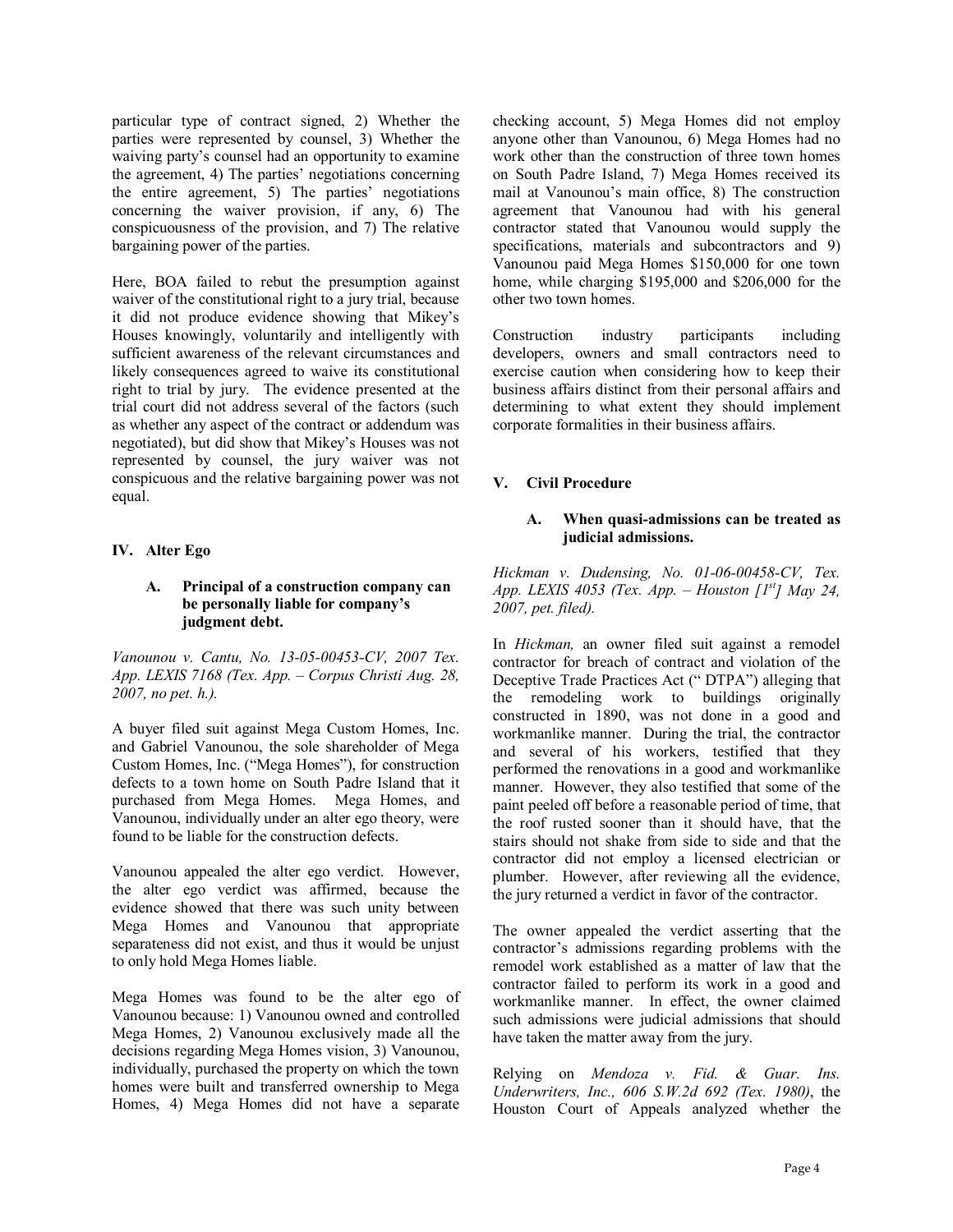contractor's testimonial statements were quasiadmissions (testimony that is contrary to a party's position) that should be treated as judicial admissions that would preclude the jury returning a verdict in favor of the contractor.

In *Mendoza*, the Texas Supreme Court stated that in some instances, as a matter of public policy, quasiadmissions could be treated as judicial admissions. The underlying public policy is that "it would be unjust to permit a party to recover after he has sworn himself out of court by clear, unequivocal testimony.<sup>n</sup> As such, in Texas a quasi-admission will be treated as a judicial admission if 1) the declaration was made during the course of a judicial proceeding, 2) The statement is contrary to an essential fact embraced in the theory of the defense asserted by the person giving the testimony, 3) The statement is deliberate, clear and unequivocal, 4) Giving conclusive effect to the declaration will be consistent with the public policy upon which the rule is based, and 5) The statement is not also destructive of the opposing party's theory of recovery.

Here, the Appeals Court held that the particular testimonial declarations of the contractor that the owner asserts should be treated as judicial admissions (the paint peeled off before a reasonable period of time, that the roof rusted sooner than it should have and that the stairs should not shake from side to side and that the contractor did not employ a licensed electrician or plumber) were not deliberate, clear and unequivocal when viewed in light of the entirety of the contractor's testimony (such as it performed work in a good and workmanlike manner, the paint [job] is still good, the licensed electrician turned down the job).

As an aside, baseball has its "Mendoza Line" and so does Texas jurisprudence!

#### **B. Res Judicata has limited application to lower trial court verdicts.**

*Kizer v. Meyer, Lytton, Alen and Whitaker, Inc., 228 S.W.3d 384 (Tex. App. – Austin 2007, no pet. h.).* 

In a county court at law a homeowner sued the structural engineering firm that designed and installed his home foundation. The homeowner sued on negligence, warranty and DTPA causes of action, complaining about the defendant's failure to install a "capping slab" on the top of his foundation. The county court at law, based on a take-nothing verdict, entered judgment denying the homeowner's claim.

After discovering additional defects with the home, such as cracking in the exterior rock and interior walls and molding, the homeowner filed suit against the same structural engineering firm in district court for negligence and breach of contract. The factual basis of the district court suit was alleged defects with the overall design of the foundation. The defendant engineering firm answered and moved for summary judgment on the basis of res judicata. The district court granted the summary judgment.

On appeal, the homeowner, relying on *section 31.004 of the Texas Civil Practices and Remedies Code,* asserted that res judicata did not bar his breach of contract claim, because, unlike his negligence claim, the breach of contract was not actually litigated in the county court at law.

Section 31.004 of the Texas Civil Practices and Remedies Code states, in part,

- a) A judgment or a determination of fact or law in a proceeding in a lower trial court is not res judicata and is not a basis for estoppel by judgment in a proceeding in a district court, except that a judgment rendered in a lower trial court is binding on the parties thereto as to recovery or denial of recovery. . .
- c) For purposes of this section, a  $\degree$ lower trial court" is a small claims court, a justice of the peace court, a county court, or a statutory county court.

The Austin Court of Appeals held that *Section 31.004* restricts the common law doctrine of res judicata (barring the relitigation of claims that have been finally litigated and of related claims that with the use of diligence should have been litigated) so that a cause of action that was unlitigated in a lower trial court, is not barred from being litigated at a later date in a district court, even if the unlitigated cause of action arises out of the same facts made the basis of a previously litigated cause of action in a lower trial court.

The Court did note that "such a result is not allowed under the common law and is, we believe difficult to defend as sound policy. However, it is the result mandated by section 31.004." The Court also stated that "this result is particularly problematic when section 31.004 includes all statutory county courts. In many instances, these courts have either largely overlapping or even identical jurisdiction to district courts."